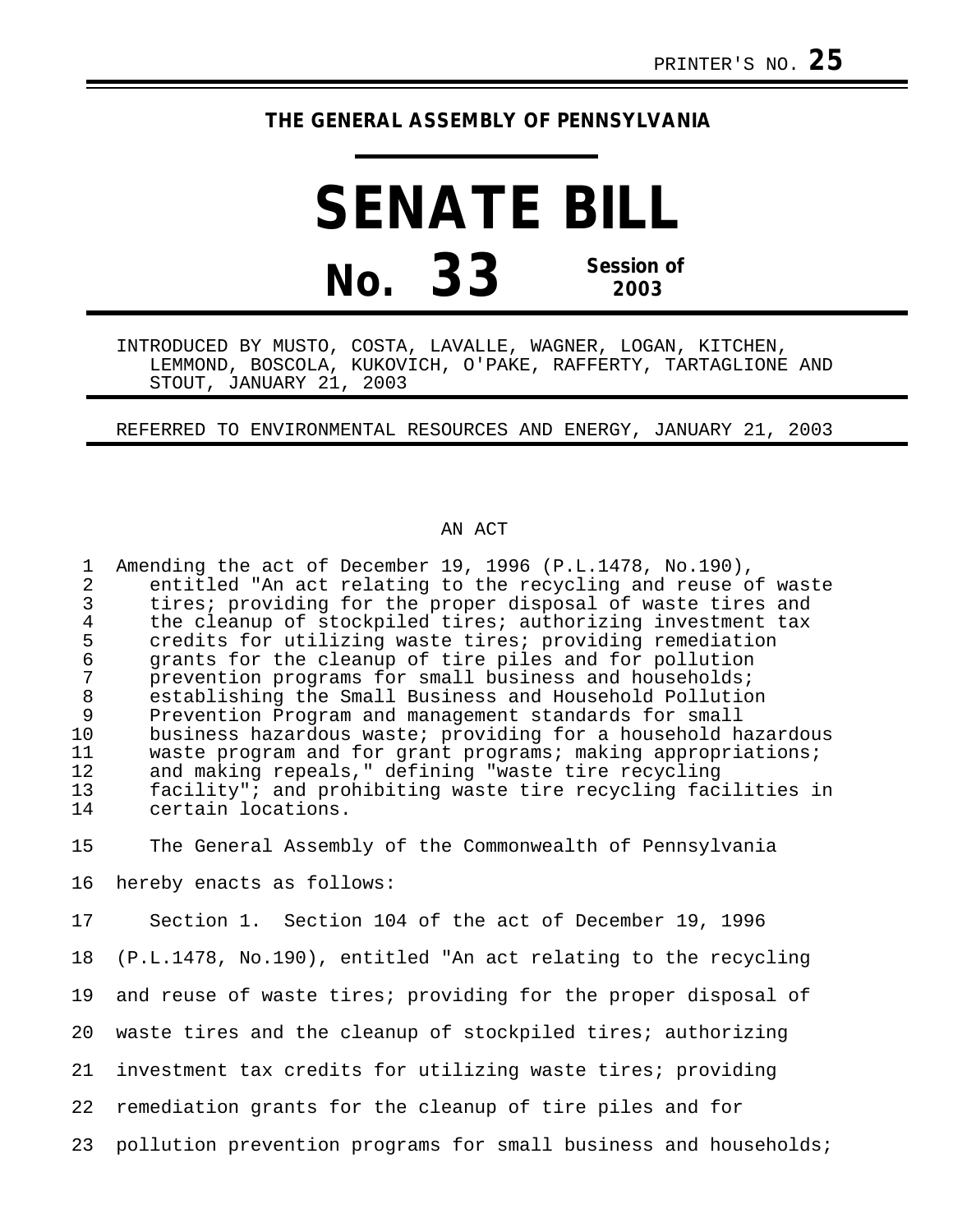1 establishing the Small Business and Household Pollution 2 Prevention Program and management standards for small business 3 hazardous waste; providing for a household hazardous waste 4 program and for grant programs; making appropriations; and 5 making repeals," is amended by adding a definition to read: 6 Section 104. Definitions.

7 The following words and phrases when used in this chapter 8 shall have the meanings given to them in this section unless the 9 context clearly indicates otherwise:

10 \* \* \*

11 Waste tire recycling facility." A facility whose purpose is 12 the systematic collection, sorting, storage or cleaning of waste 13 tires and that may use waste tire reduction, reuse or recycling 14 equipment and machinery designed to process or convert waste 15 tires into a beneficial product or productive use.

16 Section 2. The act is amended by adding a section to read: 17 Section 106.5. Prohibiting waste tire recycling facilities in 18 certain locations.

19 (a) General rule.--Notwithstanding any other provision of 20 law to the contrary a waste tire recycling facility shall not be 21 established or operated within 500 feet of an existing school, 22 public playground, public park, residential housing area, child-23 care facility, church, meetinghouse or other actual place of 24 regularly stated religious worship established prior to the 25 proposed waste tire recycling facility.

26 (b) Applicability.--The provisions of this section shall 27 apply whether or not an occupancy permit or certificate of use 28 has been issued to the owner or operator of a waste tire 29 recycling facility for a location that is within 500 feet of an 30 existing school, public playground, public park, residential

20030S0033B0025 - 2 -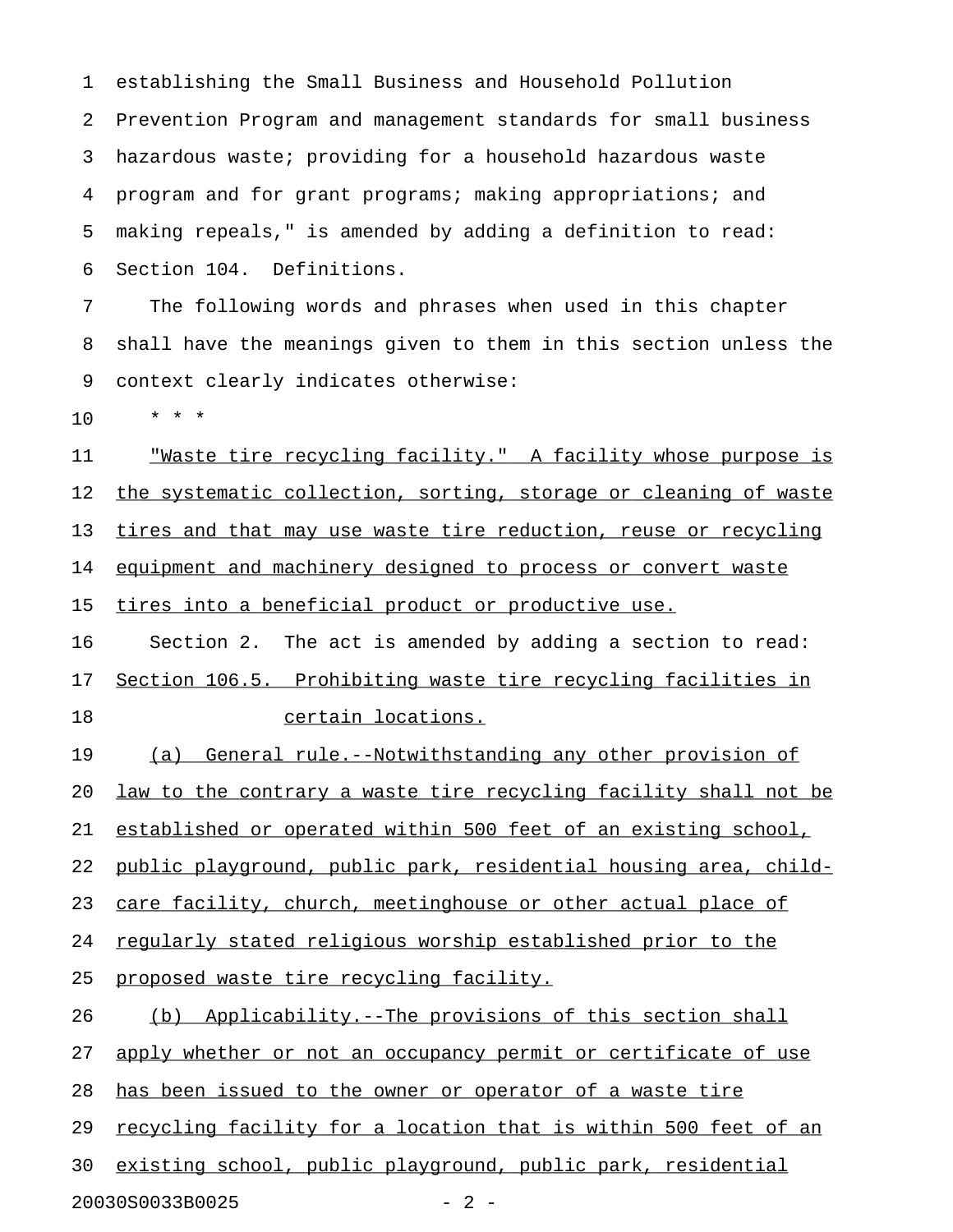| 1  | housing area, child-care facility, church, meetinghouse or other     |
|----|----------------------------------------------------------------------|
| 2  | actual place of regularly stated religious worship established       |
| 3  | prior to the proposed waste tire recycling facility.                 |
| 4  | (c) Municipality approval procedure.--                               |
| 5  | Notwithstanding subsection (b) a waste tire<br>(1)                   |
| 6  | recycling facility may be established and operated closer            |
| 7  | than 500 feet to an existing school, public playground,              |
| 8  | public park, residential housing area, child-care facility,          |
| 9  | church, meetinghouse or other actual place of regularly              |
| 10 | stated religious worship established prior to the proposed           |
| 11 | waste tire recycling facility if, by majority vote, the              |
| 12 | governing body for the municipality in which the proposed            |
| 13 | waste tire recycling facility is to be located votes in favor        |
| 14 | of the issuance of an occupancy permit or certificate of use         |
| 15 | <u>for said facility at such a location.</u>                         |
| 16 | (2) At least 14 days prior to the governing body of a                |
| 17 | municipality voting on whether to approve the issuance of an         |
| 18 | occupancy permit or certificate of use for a waste tire              |
| 19 | <u>recycling facility at a location that is closer than 500 feet</u> |
| 20 | to a school, public playground, public park, residential             |
| 21 | housing area, child-care facility, church, meetinghouse or           |
| 22 | other actual place of regularly stated religious worship             |
| 23 | established prior to the proposed waste tire recycling               |
| 24 | facility, one or more public hearings regarding the proposed         |
| 25 | waste tire recycling facility location must be held within           |
| 26 | the municipality following public notice.                            |
| 27 | All owners of real property located within 500 feet<br>(3)           |
| 28 | of the proposed location shall be provided written notice of         |
| 29 | the public hearings at least 30 days prior to the public             |
| 30 | hearings occurring.                                                  |